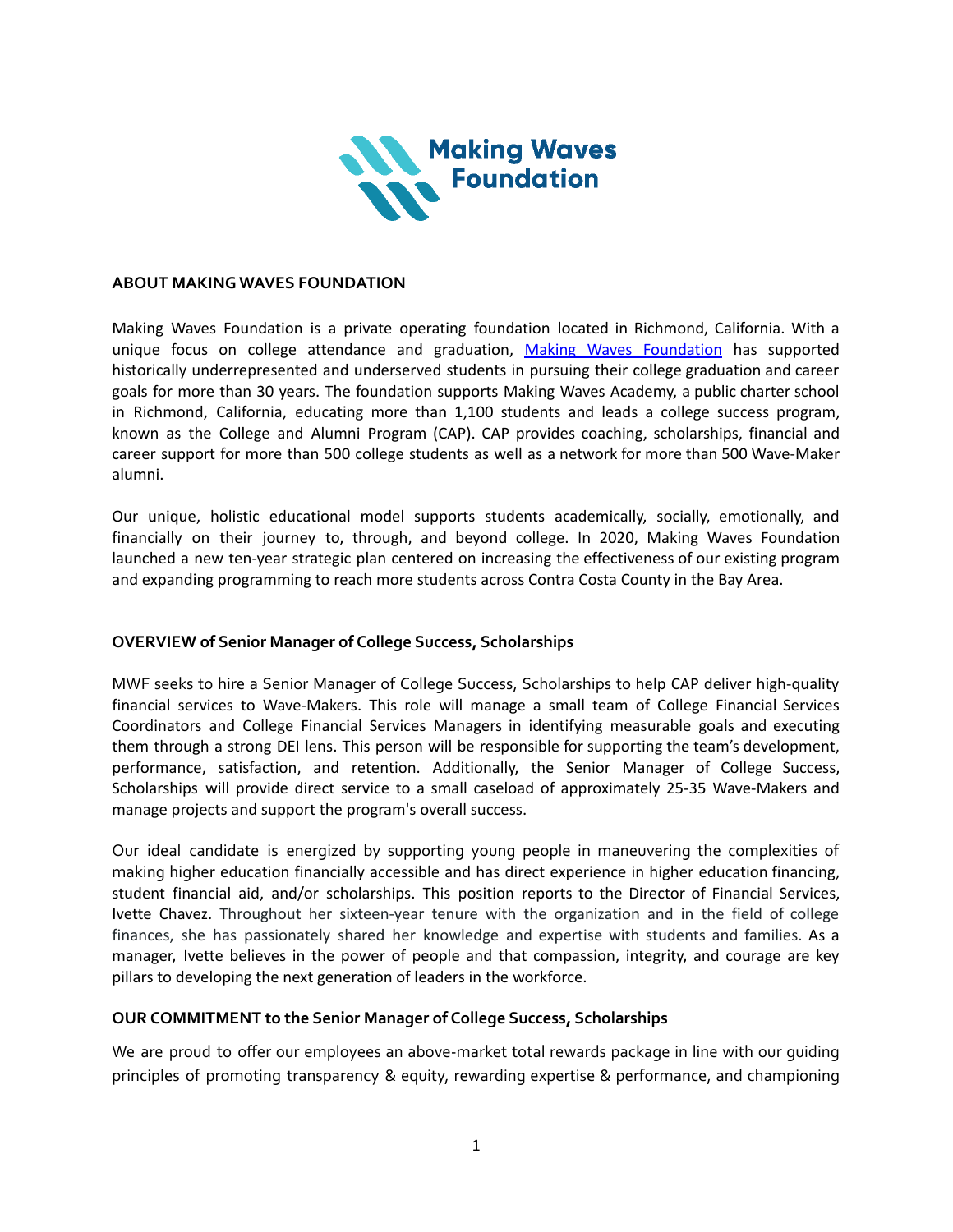professional wellness. The Senior Manager of College Success, Scholarships is a full-time, exempt role and will be eligible to receive:

- **Salary:** A competitive base salary range of **\$88,400-\$119,600** based on requisite work experience and performance during the interview process.
	- In line with our commitment to equity, fairness, and transparency, we have adopted a no salary negotiation policy.We understand the historical inequities created by salary negotiations and believe in offering a fair starting salary grounded in evidence collected during a clear, competency-aligned hiring process.
- **Time off:** 51 total days off per fiscal year (a combination of company-paid holidays, vacation, sick, and personal time).
- **Medical benefits:** 100% employer-paid medical (Kaiser HMO Platinum), vision, and dental benefits for the full-time staff member and a spouse/domestic partner or dependent child(ren).
- **Wellness benefits:** An array of well-rounded benefits, including monthly staff lunches, retirement match, mental health benefits (HRA), FSA for medical and childcare expenses, and a professional development stipend.
- **Flexible workspace:** A hybrid work environment where staff work from the office 1-2 days per week and have flexibility to work remotely otherwise. We provide a monthly wi-fi reimbursement and a home set-up stipend to set staff up to successfully work remotely.

### **RESPONSIBILITIES**

The Senior Manager of College Success, Scholarships' Primary Responsibilities include:

- **● Staff Management (40%)**
	- **○** Manage a team of College Financial Services Coordinators and College Financial Services Managers, each of whom is supporting a caseload of up to 150 college students
	- **○** Coach and develop team members to help them identify areas of success and growth; manage progress toward their program, department, OKRs, and individual goals; mentor them through challenges, and provide feedback on their performance and skills
	- **○** Create a safe, supportive, and inclusive work environment by being available and approachable, and providing individualized support to team members
	- **○** Support the Director of Financial Services in hiring, onboarding, and training new College Financial Services Coordinators
- **● Department Management (25%)**
	- **○** Ensure the delivery of high-quality, consistent financial services within CAP's scholarship policies and guidelines through observation, group and individual staff meetings, Salesforce reports, and other feedback
	- **○** Support the Director of Financial Services in setting, assessing, and achieving programmatic goals
	- **○** Work with the Director of Financial Services to assign and manage caseloads, monitor Wave-Makers with financial obstacles, and support College Financial Services Coordinators with implementing scholarship policies and guidelines
	- **○** Review and approve Wave-Maker scholarship payment requests, budgets, and scholarship petitions following CAP policies and guidelines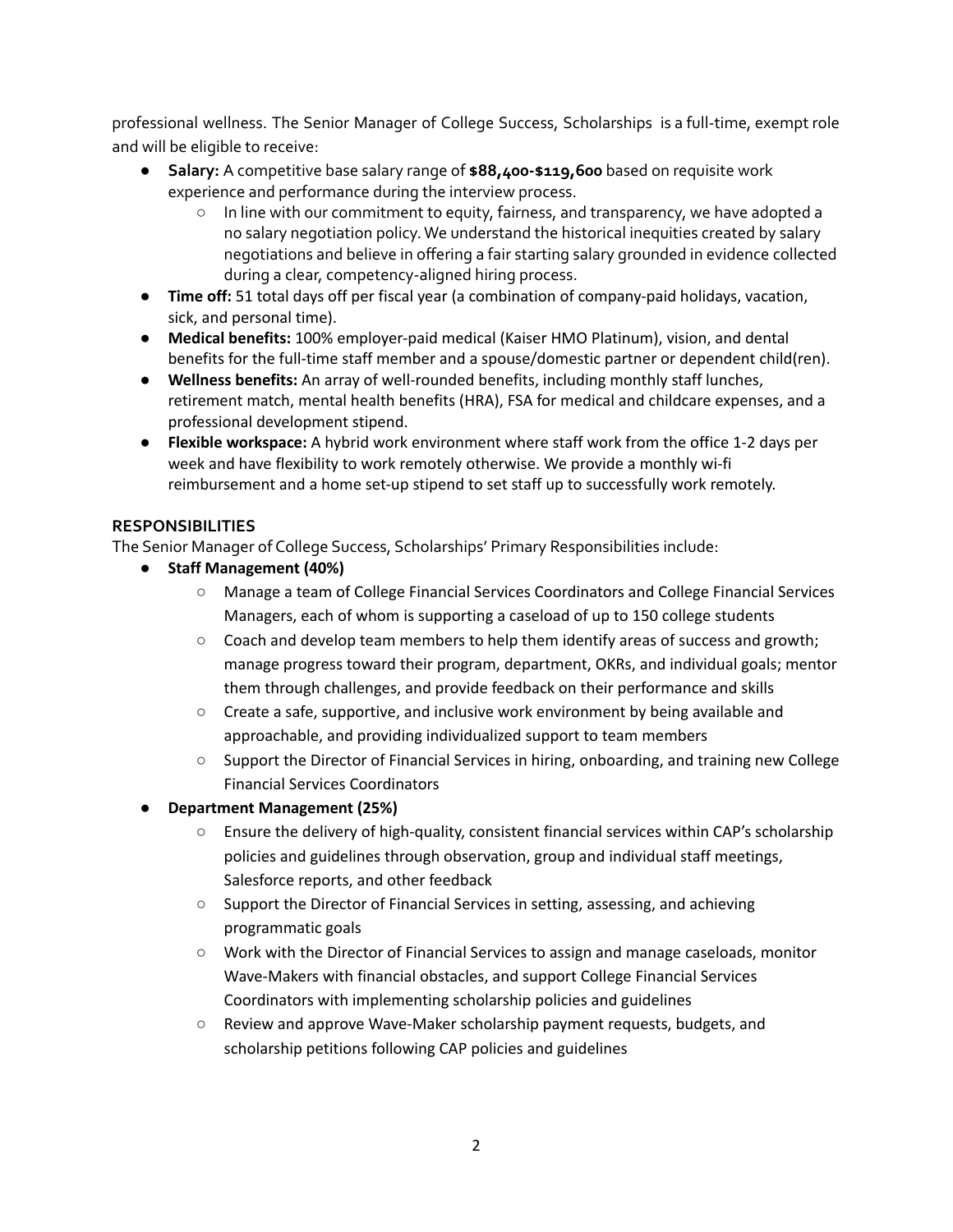**○** Manage program resources by ensuring that the team has what they need to successfully do their job and communicate with the Director of Financial Services when gaps in resources exist

### **● Direct Service (10%)**

- **○** Assist a small caseload of 25-35 Wave-Makers through federal, state, and institutional financial aid application and renewal processes, paying attention to critical deadlines
- **○** Support Wave-Makers to identify and overcome financial obstacles that prevent them from succeeding
- **○** Advise Wave-Makers on financial aid and CAP scholarship policies and guidelines, budgeting skills, and loan and repayment options
- **○** Provide financial aid and literacy advising to Wave-Makers and their families through presentations, workshops, seminars, group working sessions, and one-on-one meetings
- **○** Collaborate with CAP and Making Waves Foundation staff to ensure that Wave-Makers receive excellent financial services

## **● Program & Organizational Collaboration (25%)**

- **○** Effectively create and manage project plans for assigned project(s), and ensure that assigned project(s) are delivered with the highest quality, on time, and within budgetary requirements
- **○** Collaborate with the Director of Financial Services to design and deliver financial aid, financial literacy, and other student-facing programming (e.g., workshops, events, and newsletters) and develop curriculum
- **○** Maintain detailed and accurate records in CAP's Salesforce database, including Wave-Maker communication, task completion, budgets, scholarship payments, and financial aid
- **○** Collaborate cross-functionally with CAP and Making Waves Foundation staff to ensure that Wave-Makers receive excellent financial services
- **○** Foster and manage strong college partnerships

# **KEY EXPERIENCE QUALIFICATIONSAND SKILLS**

What you've accomplished (required):

- 5+ years of work experience, with at least 1 year of management experience
- Experience working with or knowledge of higher education financing, student financial aid, and/or scholarships
- Experience managing full-time staff members to strong job performance and satisfaction while centering Diversity, Equity, and Inclusion
- Experience serving or working with marginalized communities and holds an asset-based belief in our students
- Bachelors degree

Skills you may have accomplished:

- 3+ years management experience
- Proven track record of developing direct reports and cultivating a high performing team
- Advanced degree